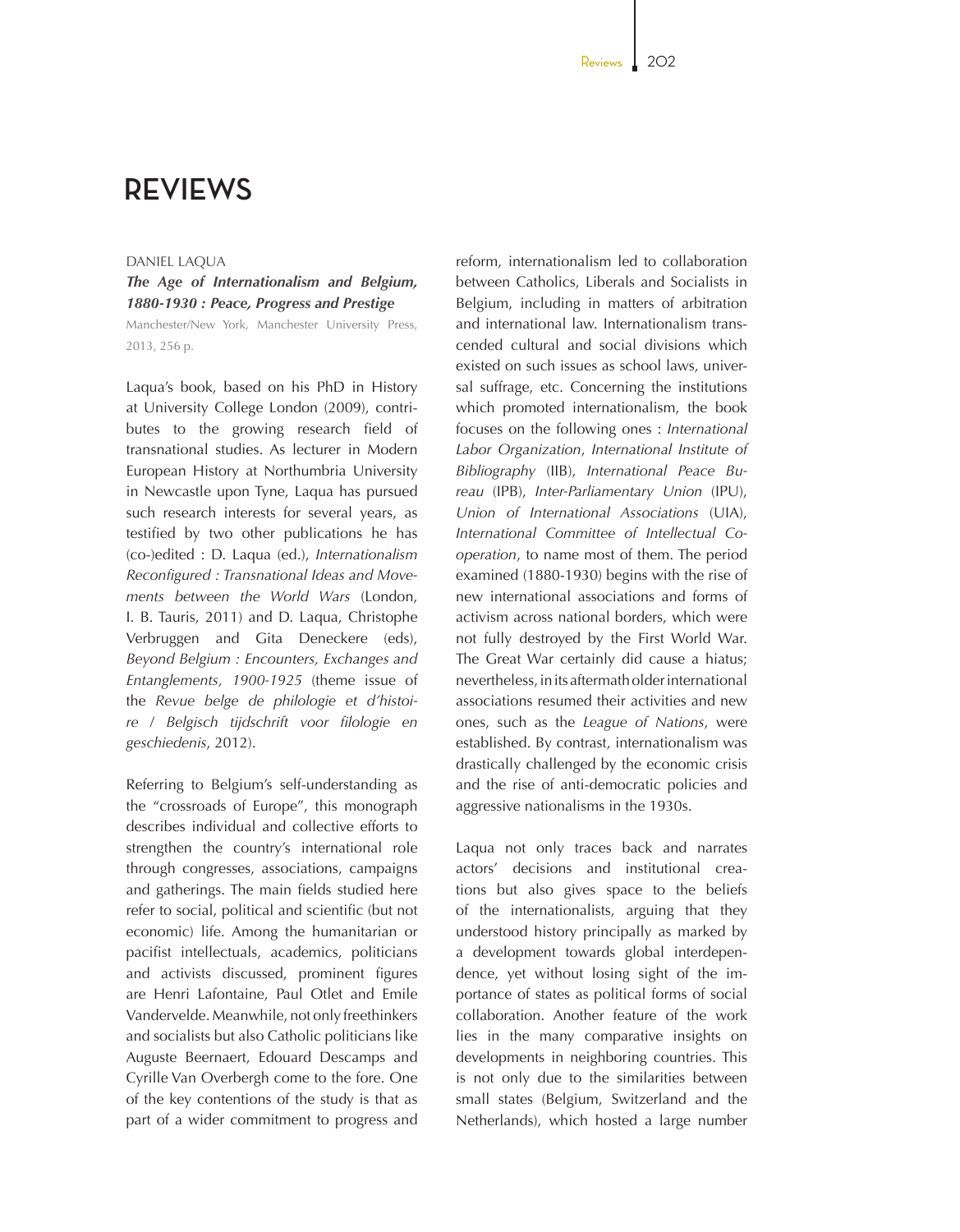

THE AGE OF **INTERNATIONALISM** AND BELGIUM,  $1880 - 1930$ PEACE, PROGRESS AND PRESTIGE

DANIEL LAQUA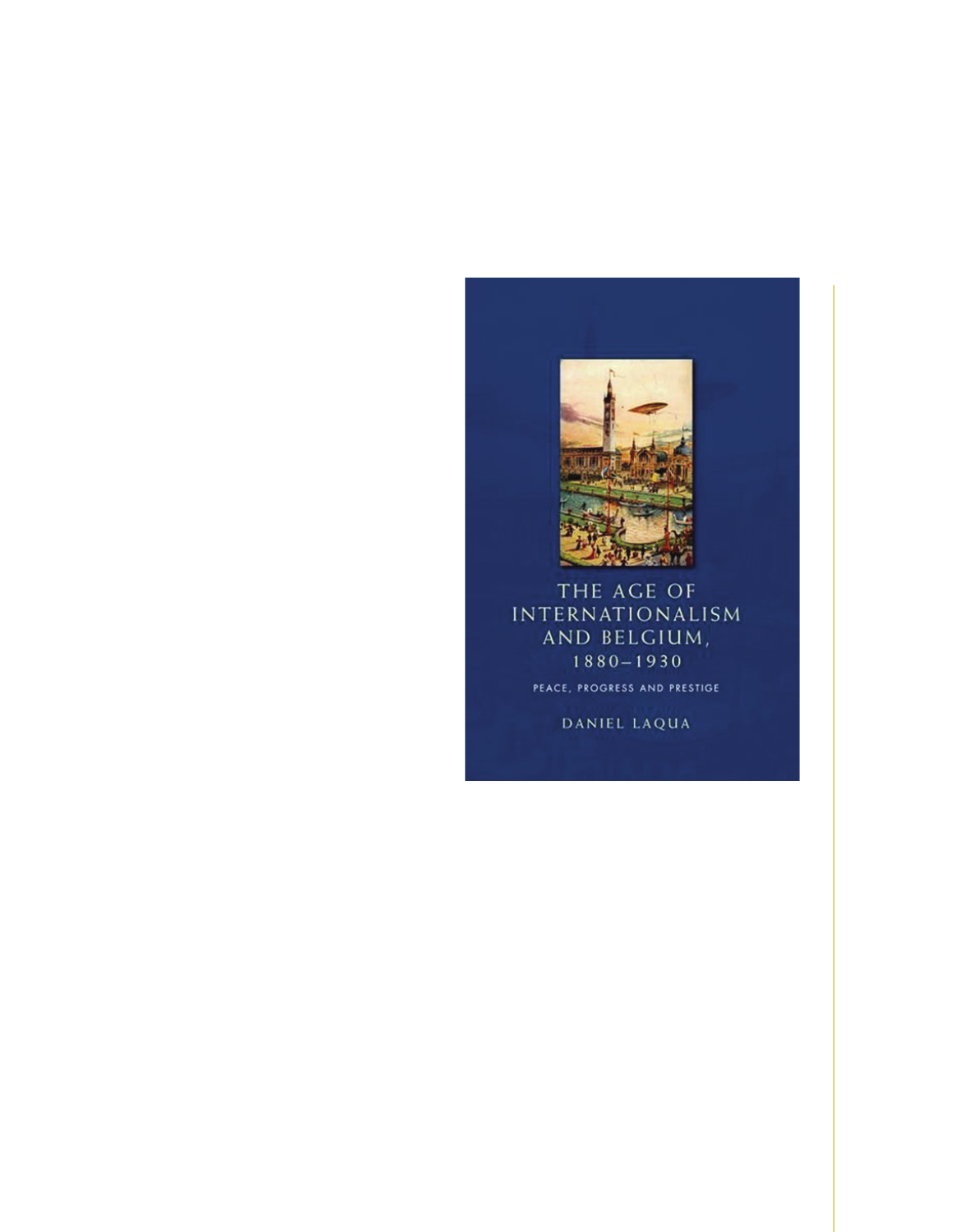of international organizations and events, and competed at that level. It also has to do with interconnectedness between agents and ideologies in the (mainly western) European sphere, be they from France, England and Germany or, after the War, from the United States.

As far as the term "internationalism" is concerned, the book reveals its multi-layered meaning: on the one hand, it refers to a source of national prestige and to representations of national progress and propaganda, as seen in the world exhibitions and the colonial expansion; on the other, in the hands of humanitarian, pacifist and socialist movements, it questions national sovereignty and colonial order.

In the book, six topics are scrutinized along the same chronological scheme : the situation at the end of the  $19<sup>th</sup>$  century, the wartime and its impact in the 1920s in terms of continuities and disruptions. The first chapter (*Nationhood*) deals with the idea of internationalism as a national characteristic of Belgium as a small country with different linguistic communities and powerful neighbors. It stresses the link between nationalism and internationalism, the second being an extension of the first. As shown by the many world exhibitions which took place in different Belgian cities (1894, 1897, 1905, 1910, 1911, 1913 inter alia), several levels were represented, not only national and international but also regional and colonial. Belgian colonization and Leopold II's imperialism as "hegemonic internationalism" are the topic of the chapter 2 (*Empire*). Firstly the international initiatives of the Belgian king (such as the Brussels anti-slavery conference in 1889–90) are discussed; secondly, Laqua

explains in greater detail the attacks on colonial practices (the Congo atrocities) articulated by several international congresses and associations. Particularly interesting is the narration of Belgian reactions, which highlights ideological disparities in the recognition of such accusations between conservative and progressive movements. The next chapter, devoted to *Church and State*, traces the development both of Catholic internationalism (including in the form of Christian trade unionism) and freethought internationalism, promoted by the Freethought Federation (1880). Under the concept of *Equality*, chapter 4 follows the Belgian labor movement (1885), which made a prominent contribution to international socialism. Brussels served as the headquarters of the *International Socialist Bureau* (1900). Here other leftist and reformist movements are also taken into account: the cooperative movement (as in the case of the *Vooruit* in Ghent) and the feminist one, headed amongst others by Marie Popelin, founder of the *Belgian League of Women's Rights* (1892). *Peace* is the title of chapter 5, which gives an insight into Belgium as an active place for international law with the creation of the *Institute of International Law* in Ghent in 1873, and the launching of the *Revue de droit international et de législation comparée*. This Institute was honored by the Nobel Peace Prize in 1904. Pacifism with its peace organizations – *Ligue internationale de la paix et de la liberté* (1867), *Société belge de l'arbitrage et de la paix* (1889) – and arbitration through the inter-parliamentary conferences form the other topics of this chapter. The last chapter on *Universalism* focuses on the relationship between internationalism and science. It recalls the main contributions of Henri Lafontaine and Paul Otlet, who considered internationalism at the intersection